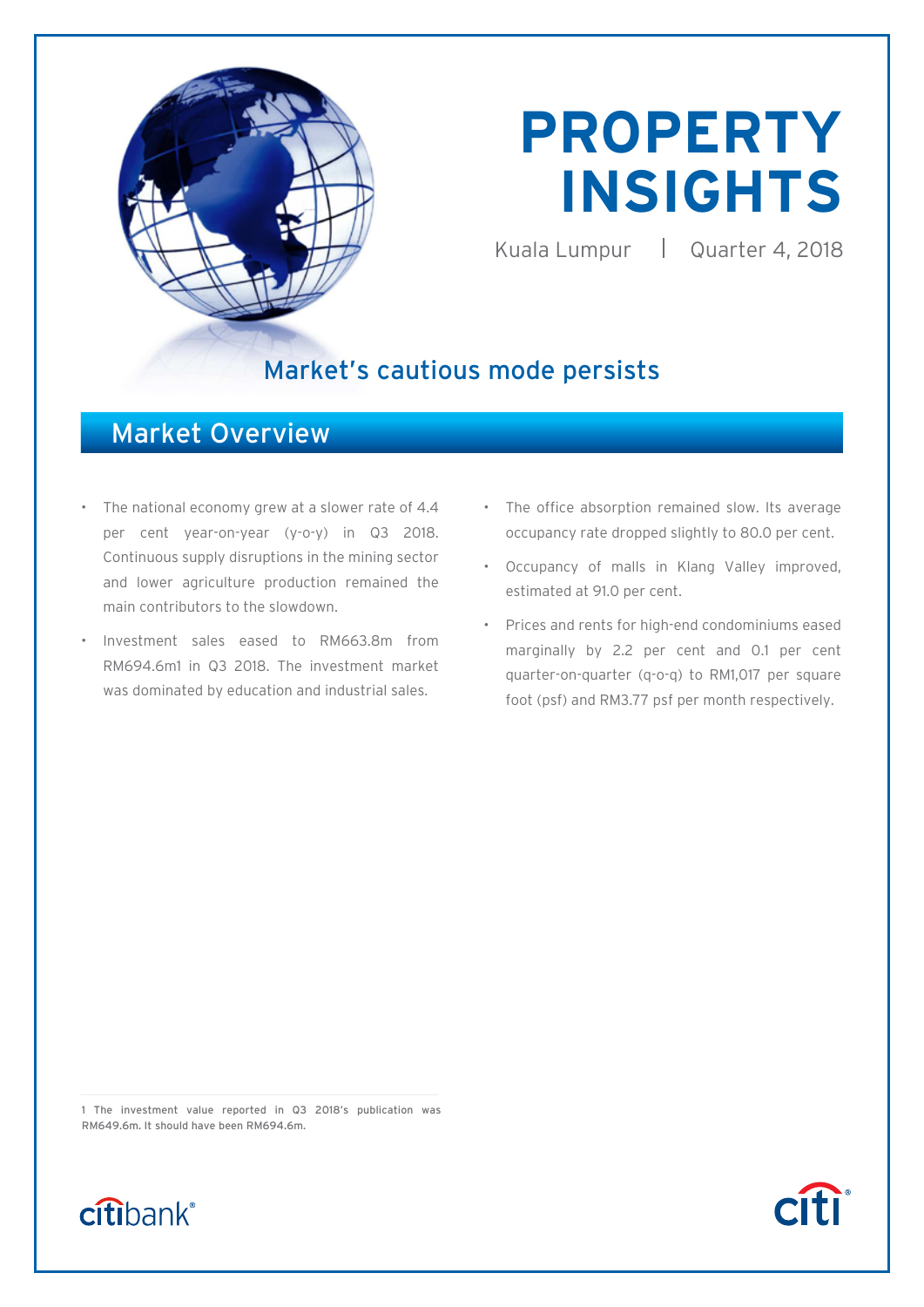# Trends & Updates

## The Economy

#### **Key Highlights in Q3**

- The Malaysian GDP grew by 4.4 per cent in Q3 2018, 0.1 per cent lesser than Q2 2018.
- Unemployment remained unchanged for three consecutive quarters at 3.3 per cent.
- In Q3 2018, headline inflation declined to 0.5 per cent from 1.3 per cent in Q2 2018.
- Consumer Sentiment Index (CSI) slipped to 107.5 in Q3 2018 from 132.9 in Q2 2018.
- Ringgit remained on a downward trend, depreciating by 3.6 per cent in Q3 2018.

#### **Market Commentary**

The national economy grew at a slower rate of 4.4 per cent y-o-y in Q3 2018, which was 0.1 per cent lower than the previous quarter. On a q-o-q seasonally adjusted basis, Malaysia's economy grew by 1.6 per cent in Q3 2018, 1.3 per cent more than Q2 2018 (Figure 1).

Domestic demand was reported as the top performer in the Malaysian economy, backed by the significant growth of private consumption at 9.0 per cent y-o-y compared to 8.0 per cent y-o-y in Q2 2018. This is mainly due to the zero-rating of the Goods and Services Tax (GST) on 1st June 2018 before the reinstatement of a less broad-based Sales and Services Tax (SST) in early September.

The manufacturing and services sectors remained pivotal to Malaysia's economy, while the mining sector slowed down due to the production shocks it endured. The manufacturing sector grew by 4.3 per cent, compared to the 5.2 per cent in Q2 2018; while the services sector was supported by the growth of wholesale and retail trade, accommodation and restaurants with a 1.8 per cent growth; transport, storage and communication with a 3.2 per cent growth and finance, insurance, real estate and business services with a 2.3 per cent growth. The mining and

#### Figure 1





Source: Bank Negara Malaysia, Department of Statistics Malaysia, NTL Research



#### **Consumer Sentiments Index**



Source: Malaysian Institute of Economic Research, NTL Research

quarrying, and agriculture sectors contracted by 1.3 per cent in Q3 2018.

Malaysia's headline inflation declined by 0.8 per cent to 0.5 per cent in Q3 2018, continuing the impact of the GST zerorisation. The implementation of the SST has yet to show its impact on the country's inflation. Employment in Malaysia remained healthy with the unemployment rate remaining at 3.3 per cent for three consecutive quarters.

The CSI indicates that consumers were less optimistic as the General Election euphoria seemed to have subsided. CSI slipped to 107.5 points from 132.9 points in Q2 2018, even though it was above the 100 points threshold of optimism (Figure 2). Consumer spending is expected to be more selective in the upcoming quarters. The Business Conditions Index (BCI) also pointed to a slower optimism from the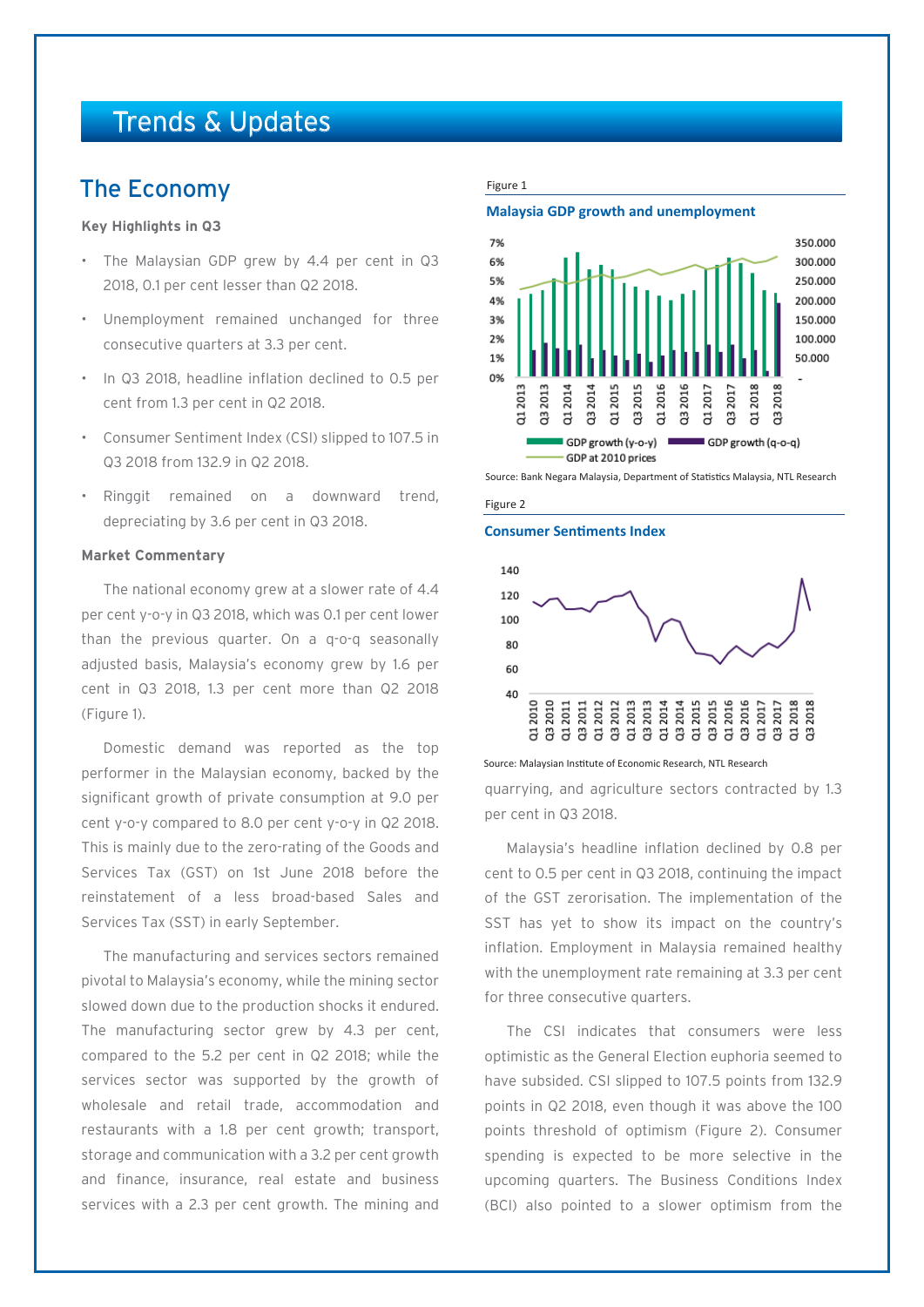### Private sector spending is pivotal to Malaysia's economic growth.

previous quarter of 116.3 points to 108.8 points. Business is still optimistic, as it is supported by sales that grew by 1 point, new domestic orders that expanded by 9.3 points, and new export orders that increased by 10 points.

The volatility in global crude oil prices and the anticipation of an interest rate hike by the US saw the ringgit depreciating by 3.6 per cent to an average of RM4.09 at the end of Q3 (Figure 3).

#### **Outlook**

Considering external uncertainties and a slowing global economy, the Government has revised its 2018

# Residential

#### **Key Highlights in Q3**

- The 369-unit Pavilion Suites was the only completed high-end residential project in the city centre.
- Out of 6,176 units that were scheduled to complete throughout the year, only 2,462 units or 40.0 per cent from six high-end residential projects were completed. Some 5,269 units of high-end condominiums are expected to come onboard throughout 2019, with 60.0 per cent of the upcoming supply from the city centre (Figure 4).
- Both prices and rents for high-end condominiums eased marginally by 2.2 percent and 0.1 per cent q-o-q at RM1,017 psf and RM3.77 psf per month respectively (Figure 5).

#### **Market Commentary**

Overall sales continued to decline as buyers and developers remained cautious despite some positive impact reported by NAPIC during the post-implementation of zero-rated GST in June, which saw an increase in overall buying trend from both primary and secondary markets. However, it only lasted for a short period as sales softened following the reintroduction of SST in September.

#### Figure 3

#### **Exchange Rate Index of Main Trading Partners of Malaysia vs USD**



Source: Bank Negara Malaysia, NTL Research

GDP growth forecast downwards to 4.8 per cent from 5.5 per cent. Despite the short-term uncertainties, growth will remain supported by sustained domestic demand moving forward.



**Future supply of high-end condominiums in Kuala Lumpur**



Source: NTL Research

#### Figure 5

#### **Price and rental indices of high-end condominiums in KL**



Source: NTL Research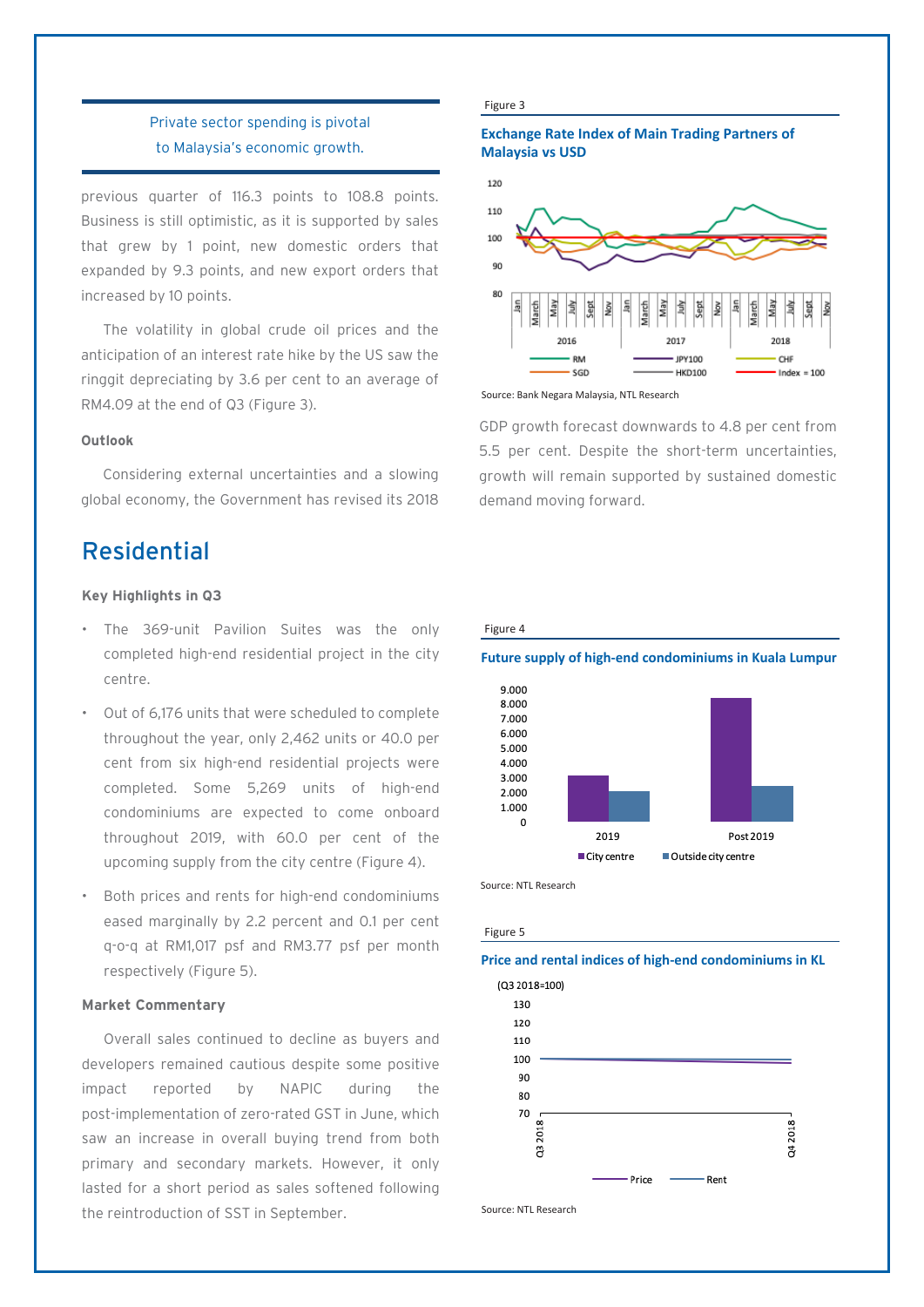In tandem with a slowdown in sales, new launches followed suit, particularly with the high-end and luxury projects. Nevertheless, the quarter saw the launch of the world's first AccorHotel's lifestyle brand SO Sofitel. The SO Sofitel Kuala Lumpur Residences, located at Jalan Ampang, is part of Oxley Towers, an upscale project under construction, offering 590 branded serviced apartments. Launched at an average price of RM2,200 psf, the standard units are small- to mid-sized between 566 sq ft and 1,699 sq ft with duplexes/penthouses between 1,197 sq ft and 5,044 sq ft. The layouts vary from studio, 1- to 3-bedroom as well as a duplex/penthouse.

In the current highly competitive market, developers continue to introduce more attractive packages and innovative marketing strategies to clear overhang and unsold units, including the revision of selling prices. Sime Darby Property Bhd is considering lowering its prices, especially for overhang units after registering a sharp drop in net profits for two consecutive quarters (ending 30 June 2018 and 30 September 2018) compared with net quarterly profits made in the same corresponding period last year. Meanwhile, local-based Mah Sing Group became the

### Retail

#### **Key Highlights in Q3**

- Retail sales outperformed expectations of 6.1 per cent and recorded a growth of 6.7 per cent in Q3 2018.
- The existing supply of shopping malls in Klang Valley is recorded at 52.9m sq ft.
- 163 Retail Park opened its doors in November with 300,000 sq ft NLA.
- Average overall occupancy for shopping malls in Klang Valley improved from 89.0 per cent to 91.0 per cent q-o-q.

#### **Market Commentary**

The positive trend in the CSI remained, recording a 39.0 per cent increase y-o-y to 107.5 per cent in Q3 2018. This was reflected in retail sales, which grew by 6.7 per cent y-o-y in the same quarter. Performance

The recent upward-revision of Real Property Gains Tax (RPGT) and Stamp Duty rates are likely to further dampen sentiment in the short- to mid-term; hence slowing down property sales.

first developer in Southeast Asia to sell their properties online via a strategic collaboration with Alibaba-owned e-commerce platform, Lazada.

#### **Outlook**

Several tax adjustments announced in the National Budget 2019 include Government proposals to increase existing RPGT rates by an additional 5.0 per cent for disposals of properties or shares in property holding companies from the sixth year. The increasing Stamp Duty rates from 3.0 to 4.0 per cent for the transfer of properties worth more than RM1m is expected to dampen market sentiments in the shortto mid-term.

The move will slow down the already softened property sales. Hence, the residential market is expected to remain weak throughout 2019 as buyers and developers are likely to take on a wait-and-see attitude.



Source: NTL Research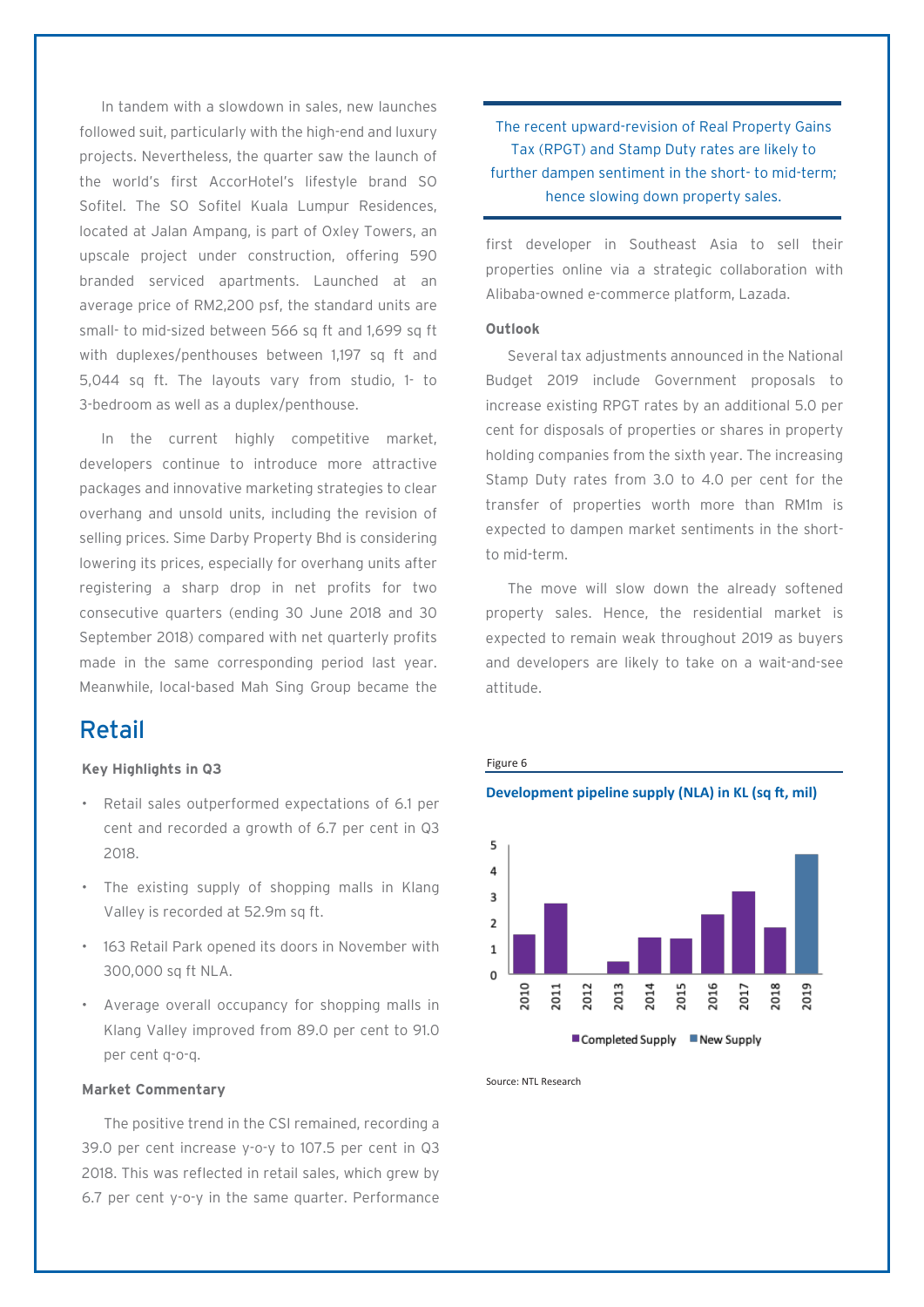was above expectations considering the tax holiday period between June and August.

Retail Group Malaysia (RGM) projected retail sales to expand to 4.7 per cent in Q4 2018, up from 4.3 per cent as estimated earlier, mainly driven by a streak of multiple shopping festivals and the festive Christmas season.

The shopping festivals include Singles' Day which originated in China, followed by Black Friday and Cyber Monday – a tradition in the US that has been adopted in Malaysia's retail culture as well as the recently-introduced 12.12 sales. While these shopping festivals have largely benefited e-commerce businesses in Malaysia, which is now a more mature market compared to its ASEAN counterparts, Black Friday has mostly been adopted by brick-and-mortar stores.

In November, the retail landscape welcomed the opening of 163 Retail Park with a NLA of 300,000 sq ft, located in Mont' Kiara. The mall is part of a freehold 6-acre mixed development, Kiara 163, which also consists of small office versatile office (SOVO) and hotel suites.

In the same month, Abdullah Hukum station within KL Eco City commenced operations, integrating KTM and Kelana Jaya-Abdullah Hukum LRT route. This further enhances the accessibility to the recently completed mixed development comprising of office space, residential towers, hotel and a mall. The mall, or better known as KL Eco City Mall with a NLA of 250,000 sq ft is anchored by Bangsar Market by Jaya Grocery, which is set to become the largest urban grocery market occupying the entire 54,000 sq ft of Level 2.

# **Office**

#### **Key Highlights in Q3**

- Q4 2018 saw an addition of approximately 700,000 sq ft of net leasable area (NLA), totalling 81.8m sq ft in Kuala Lumpur.
- The average occupancy rate in Kuala Lumpur dropped to 80.0 per cent, from 81.0 per cent in Q3 2018.

#### Table 1

#### **Selected upcoming retail malls in Klang Valley, 2018**

| Name of development          | Net Lettable Area (ag ft) | Location |
|------------------------------|---------------------------|----------|
| <b>Empire City Damansara</b> | 2,500,000                 | OCC      |
| Tropicana Gardens Mall       | 1,000,000                 | OCA      |
| Central i-City               | 940.000                   | OCA      |
| Datum Jelatek                | 491.000                   | OCA      |
| Horizon Village Outlet       | 400.000                   | OCA      |
| Setia City Mall (expansion)  | 400,000                   | OCA      |
| Pacific Star                 | 240.000                   | OCA      |

Source: NTL Research

### Retail sales in Q4 is estimated to expand more than earlier forecasted, backed by multiple shopping festivals.

#### **Outlook**

Throughout 2018, Malaysia's retail sales have been on a roller coaster ride, recording a growth of 5.7 per cent in Q1, 2.1 per cent in Q2, 6.7 per cent in Q3, and an estimated of 4.7 per cent in Q4. 2018's forecast has been positively revised to 4.3 per cent from an earlier estimate of 4.1 per cent by RGM.

The payout of RM300 under the Government's 2019 Cost of Living Aid (Bantuan Sara Hidup) in January 2019 might have minimal impact on spending as consumers remains wary of economic uncertainties.

With household spending remaining as the anchor of Malaysia's economic growth, retail sales are forecasted to stabilise at 4.5 per cent in 2019.

- Prime office rental index in Kuala Lumpur City Centre (KLCC) further dipped from RM7.33 per sq ft to RM7.21 per sq ft.
- Capital value and yield remain unchanged.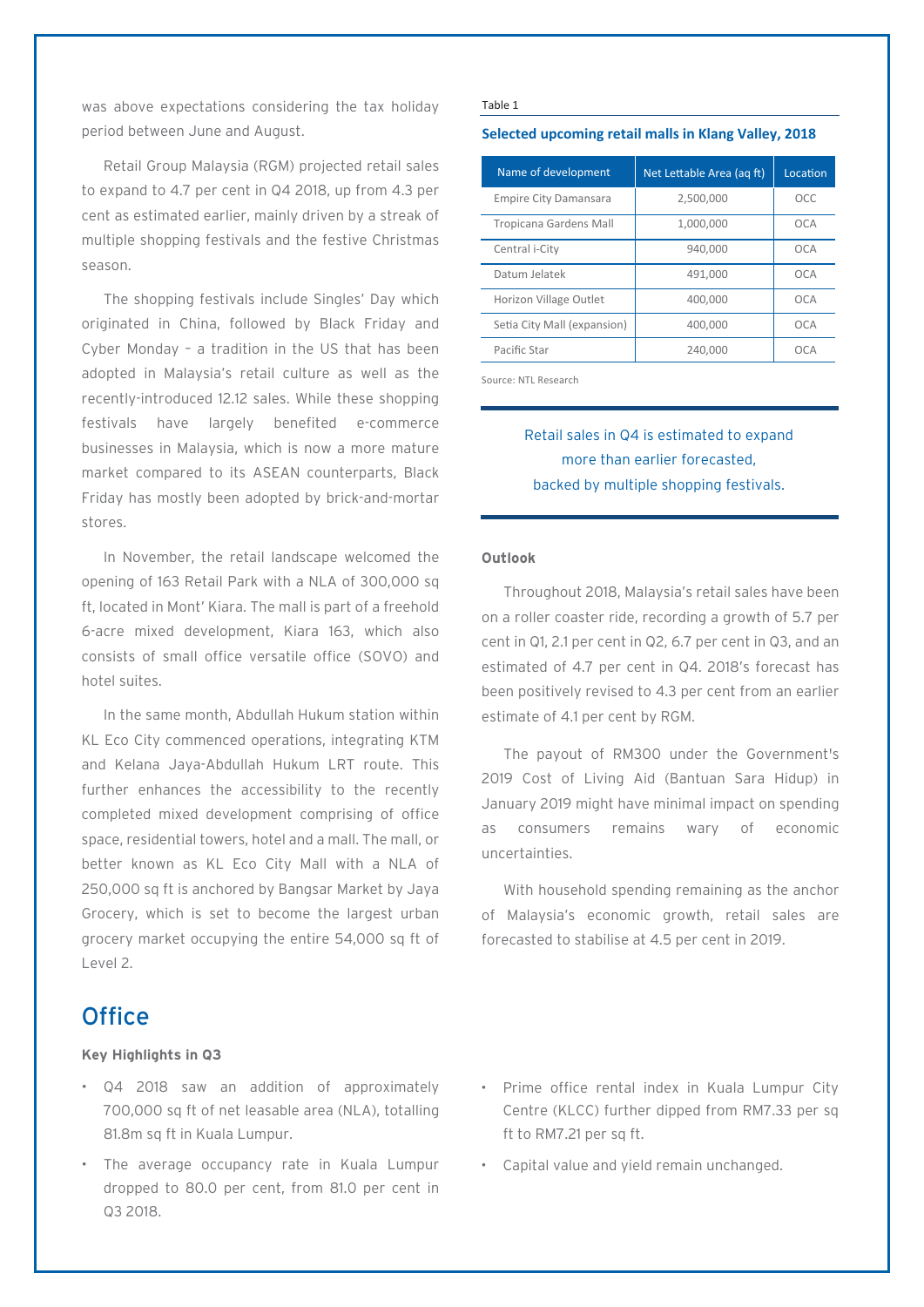#### **Market Commentary**

There were two major completions in the quarter – Equatorial Plaza (KL City Centre) and Sunway Visio Tower (KL Fringe), at 460,000 sq ft and 243,000 sq ft respectively. These led to the total completion of 2.5m sq ft in 2018, a 6.0 per cent increase from 2.35m sq ft in 2017.

Q4 2018 also saw the completion of two TRX towers - The Exchange 106 and Prudential Tower. Although they are slated to officially operate in 2019, the Certificate Completion and Compliance (CCC) has not been issued for both buildings.

Within the next three years, about 14m sq ft of office space is scheduled to be delivered, adding competition to existing stock.

The prime office rental index in KLCC dropped by 1.6 per cent to RM7.21 per sq ft, while its secondary rental index in remained steady at RM5.25 per sq ft respectively. On the other hand, the rental index in KL Sentral increased by 0.6 per cent to RM6.90 per sq ft. The yield remained at 6.25 per cent.

Serviced office and co-working operators continued to be active in their expansion. Hong Kong-based co-working operator, Compass Offices, opened a 30,000 sq ft co-working space at Menara Standard Chartered, while The We Company, the first American co-working space in Malaysia, is set to open its doors in early 2019 with a total NLA of approximately 100,000 sq ft.

### The office market remains subdued as the market is still finding its way to a state of equilibrium.

#### **Outlook**

According to the World Bank's Doing Business 2019 Report, Malaysia is ranked at 15th place, a jump from 24th place in 2018. The Government introduced more initiatives to improve business competitiveness via the Special Task Force to Facilitate Business









(Pemudah), such as tax refunds and higher efficiency for business application processes.

Moving forward, the demand for office space is expected to remain sluggish due to the lack of near-term catalysts. The office market is expected to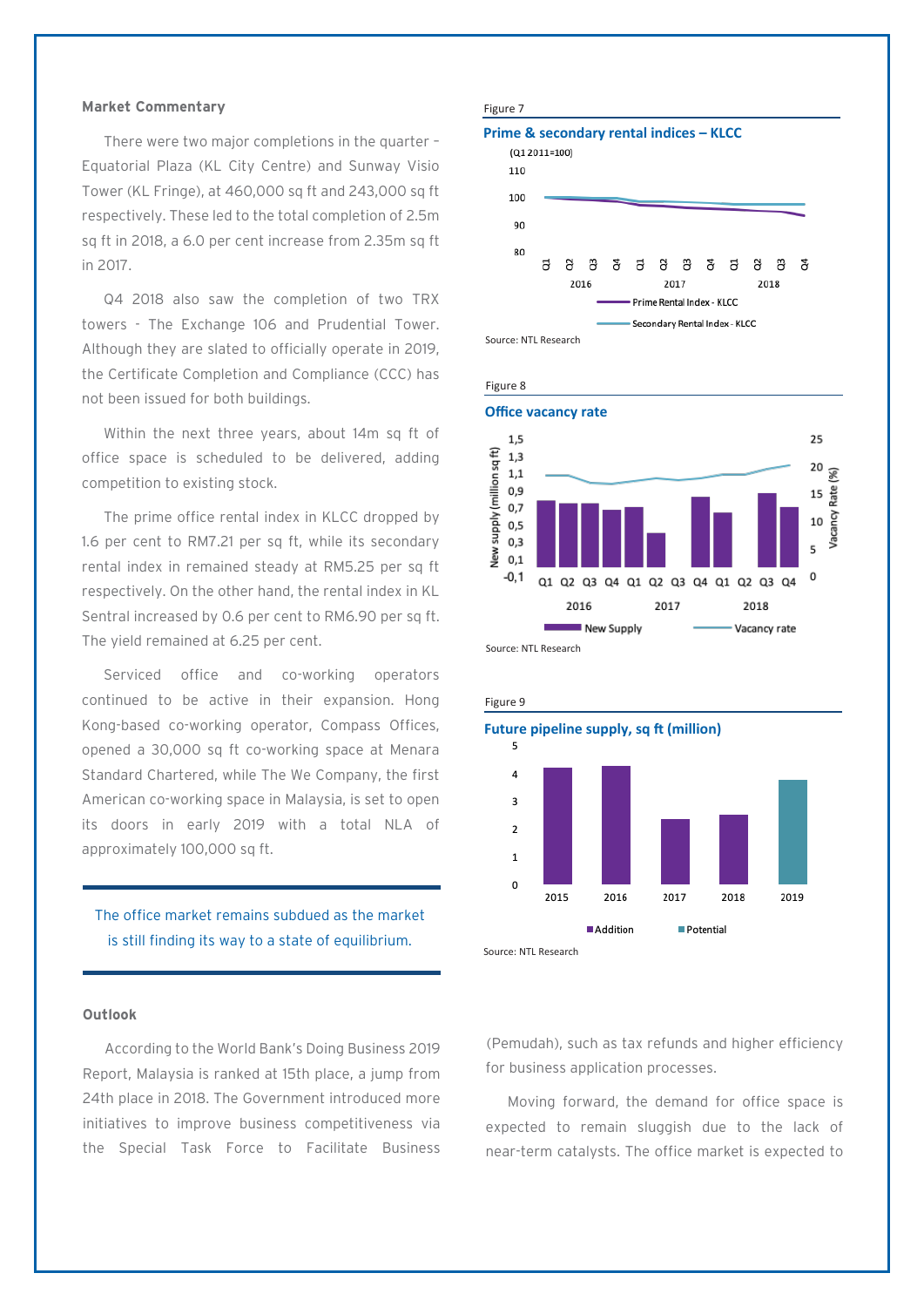remain favourable to tenants in the short- and medium-term given the volume of incoming supply. Short-term pains and uncertainties will remain for landlords as the market is still finding its equilibrium. Occupiers' demand for office space is expected to improve when there is more clarity on major initiatives from the Government on how it intends to drive more foreign direct investments (FDI). Unfortunately, this may need some time before any impact can be felt in the market.